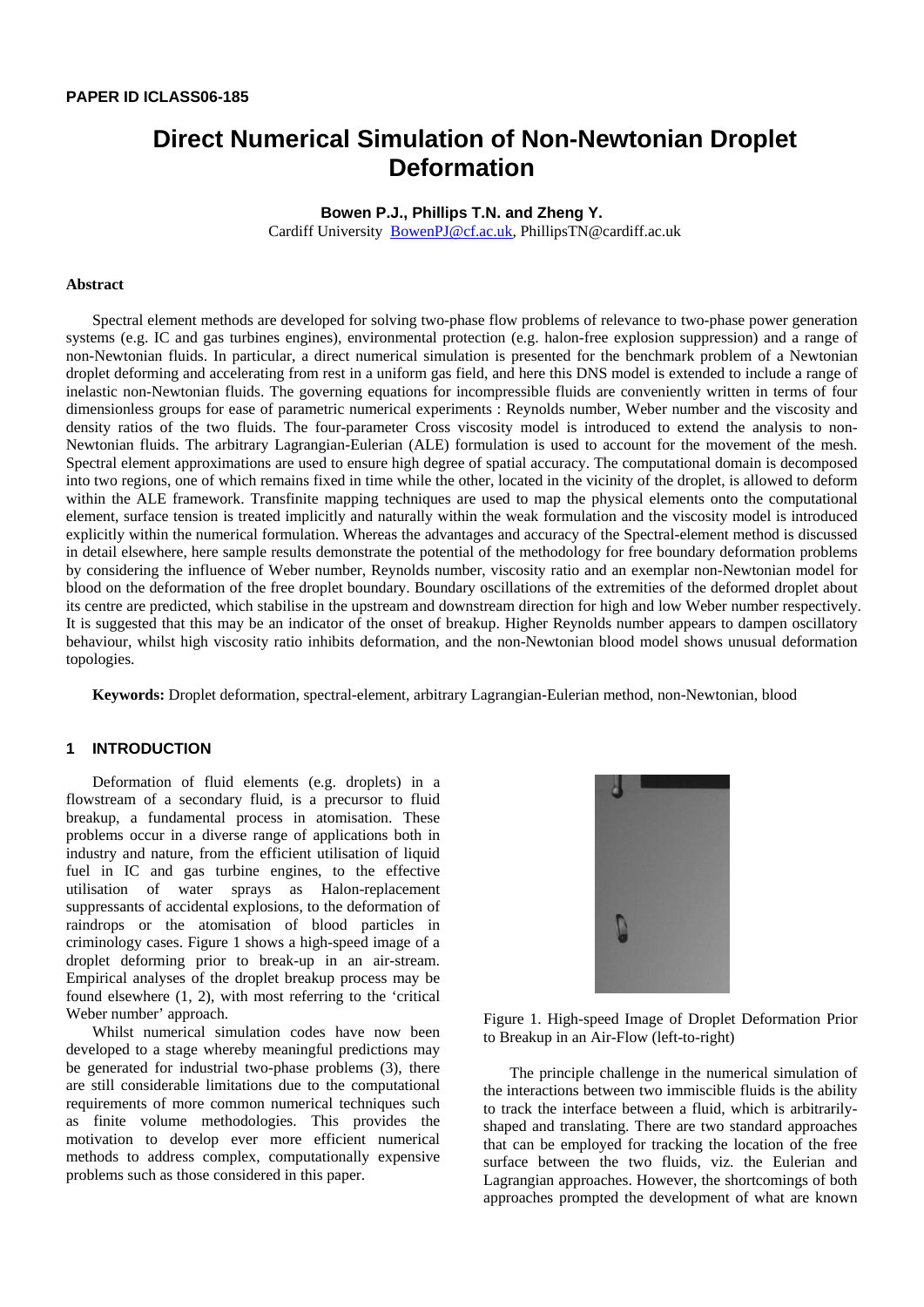as arbitrary Lagrangian-Eulerian techniques (4, 5, 6, 7). The methods utilise the advantages of both the Lagrangian and Eulerian formulations, whilst at the same time avoiding their drawbacks. The ALE approach may be considered as a computational reference system that can be chosen quite arbitrarily and which is continually changing in order to allow for the precise description of moving interfaces, ensuring the integrity of the mesh over time.

In previous numerical simulations (8) a body force is applied to the droplet to prevent it from accelerating until it reaches its free-stream velocity. This constraint is not imposed in other work (9) nor the present study, so that as in practical problems, the droplet is free to translate downstream whilst deforming.

Here, sample results for both the Newtonian and non-Newtonian droplet deformation problem are presented. In sections 2 and 3, the Newtonian and non-Newtonian governing equations are presented. Section 4 summarises the numerical schemes developed, including the final algorithm employed for both fluids. Sample results are presented and discussed in Section 5, before drawing conclusions in Section 6.

## **2 GOVERNING NEWTONIAN EQUATIONS**

It may be shown that the dimensionless equations of mass and momentum for the two Newtonian fluids may be written

$$
\nabla \cdot u_g = 0, \ \nabla \cdot u_d = 0 \tag{1}
$$

$$
\text{Re}\left(\frac{\partial u_s}{\partial t} + u_s \cdot \nabla u_s\right) = -\nabla p_s + \nabla \cdot T_s \tag{2}
$$

$$
\overline{\rho} \text{Re} \left( \frac{\partial u_d}{\partial t} + u_d \cdot \nabla u_d \right) = -\nabla p_d + \nabla \cdot T_d \quad (3)
$$

where the extra-stress tensor for each fluid is given by

$$
T_g = 2d_g, T_d = 2\overline{\eta}d_d \tag{4}
$$

and the dimensionless form of the force balance across the interface becomes :

$$
\left(\sigma_d - \sigma_g\right) \cdot n = \left(\frac{\text{Re}}{We}\right) \kappa n \tag{5}
$$

σi is the Cauchy-stress tensor for fluid i, and κ is the local radius of curvature of the interface which can be written

$$
\kappa = \left(\frac{1}{R_1} + \frac{1}{R_2}\right) \tag{6}
$$

The surface tension force at an interface between two fluids depends on the curvature of the interface. In general, for an arbitrarily shaped surface the principle radii of curvature can be determined relatively easily. Let the interface be described parametrically by the curve  $x = x(s)$ ,  $y = y(s)$ , where s is measured along the interface. Then the radii of curvature for the axi-symmetric surface are given by:

$$
\frac{1}{R_1} = \frac{x'y'' - y'x''}{[(x')^2 + (y')^2]^{3/2}}, \quad \frac{1}{R_2} = \frac{x'}{y[(x')^2 + (y')^2]^{1/2}} \tag{7}
$$

where the primes denote differentiation with respect to s.

Hence, the problem is posed in terms of 4 dimensionless numbers of practical relevance, facilitating independent parametric studies of each grouping, which of course is very difficult to achieve experimentally. These are the familiar (gaseous-based) Reynolds number, (gaseous based) Weber number, density ratio and viscosity ratio of the two fluids.

#### **3 NON-NEWTONIAN MODEL**

The extension of the droplet/flow model to include non-Newtonian effects is particularly of interest given the range of practical problems involving fluids which exhibit non-Newtonian characteristics, the potential influence of non-Newtonian parameters in droplet deformation and the fact that hitherto they have been given very limited consideration for this problem. However, the inclusion of non-Newtonian effects in numerical modelling is known generally to increase the difficulty of obtaining converged numerical solutions for complex flow, and so a gradual increase in model complexity has been adopted. Hence, this first development from the Newtonian model considers a fluid model without elasticity, namely a shear-rate dependent viscosity model.

Whilst the simplest non-Newtonian viscosity models comprise two-parameter (e.g. power law) or threeparameter (e.g. Herschel-Buckley, Sisko) models, here the 4-parameter Cross viscosity model (10) is utilised in the interest of generality. The common two and three parameter models referenced are in fact special cases of the Cross model. The Cross model has been utilised previously to describe a broad range of non-Newtonian fluids, including polymer solutions and melts, particulate dispersions, yoghurt, soy protein suspensions, hair shampoo, blood, etc..

The Cross viscosity model as a function of shear-rate has been utilised in the following mathematical form:

$$
\eta = \eta_{\infty} + \frac{\eta_0 - \eta_{\infty}}{1 + (K \mathcal{B})^m}
$$
\n(6)

where the four parameters comprise  $\eta_0$  - the zero shear-rate viscosity,  $\eta_{\infty}$ , - the high shear-rate viscosity asymptote, K and m, where K has dimensions of time, and m is dimensionless.

#### **4 NUMERICAL METHODS**

As discussed earlier, a more sophisticated approach to evaluating the partial time derivative within a moving grid system is the arbitrary Lagrangian-Eulerian (ALE) approach. In the ALE formulation, the computational mesh evolves in time and can be chosen quite arbitrarily. Given a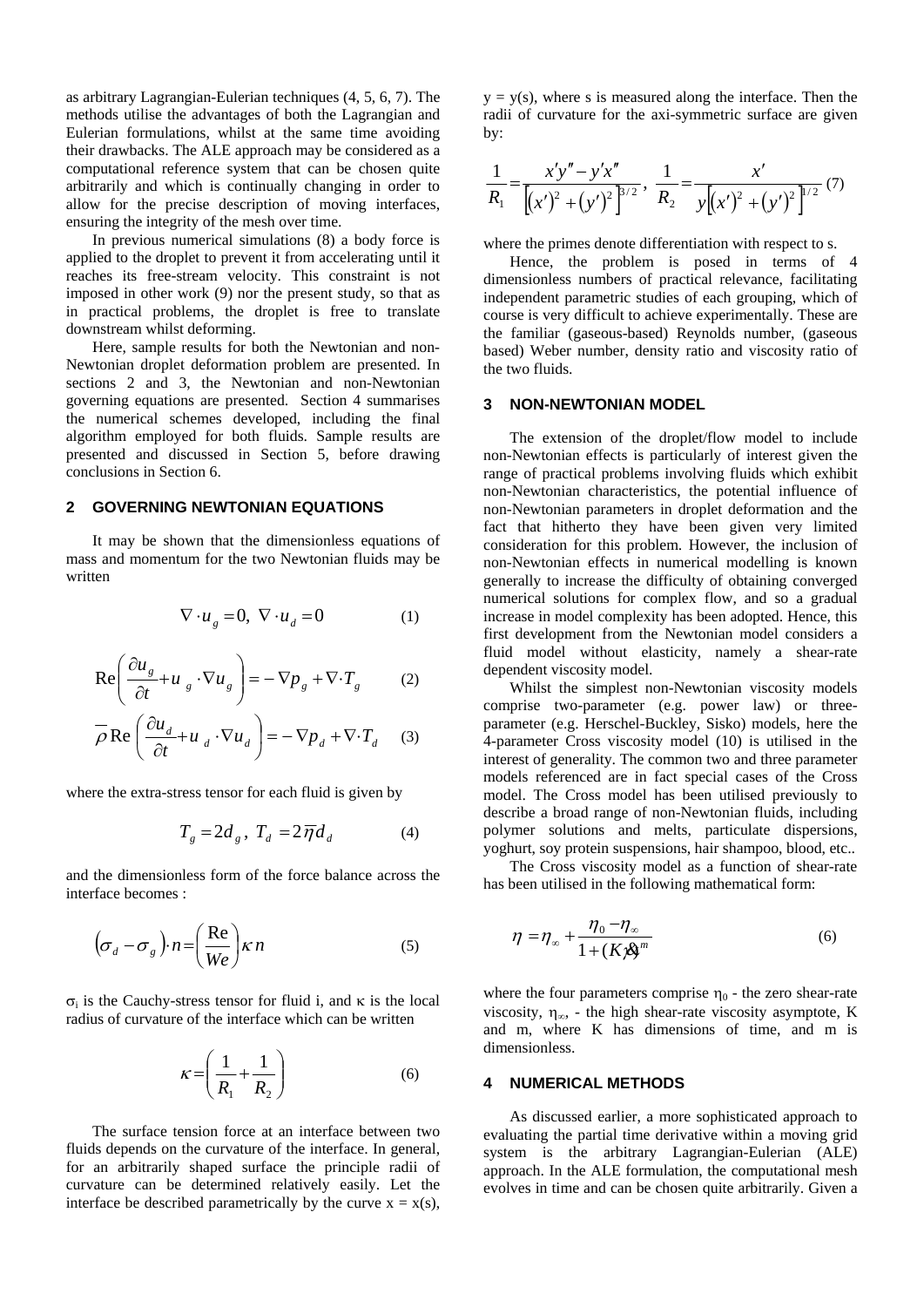reference frame with velocity **w**, then the partial time derivative can be evaluated by :

$$
\frac{\partial}{\partial t} = \frac{\delta}{\delta t} - (w \cdot \nabla) \tag{7}
$$

where  $\delta/\delta t$  is the time derivative with respect to the moving reference frame. In this model, the reference frame is taken to be the spectral element grid determined at each time-step.

The Navier-Stokes equations, written in component form, are utilised to derive the weak formulation of the problem (11).

Care must be exercised in defining suitable test functions in the ALE formulation for the sake of consistency, since the function spaces are defined on the time-dependent domain  $\Omega(t)$ , and the time derivative will involve the spatial frame of reference. The test functions **v** must be independent of time in the reference system.

It may be shown (11) that the weak formulation can be written in the form:

$$
\frac{\delta}{\delta t}(Bu_i) = D_i^T p - A_{i,j}u_i + F_i + C_i \tag{8}
$$

$$
-D_i u_i = 0 \tag{9}
$$

where A is the discrete diffusion matrix, B is the velocity mass matrix,  $D_i$  is the discrete gradient matrix,  $F_i$  contains the surface tension contributions and  $C_i$  contains the convection terms.

The nodal co-ordinates are updated using

$$
\frac{\delta X_i}{\delta t} = w_i \tag{10}
$$

Temporal discretisation is performed using a secondorder scheme. The linear terms are discretised implicitly using a second-order backward differentiation scheme and the nonlinear terms are discretised explicitly using a second-order Adams-Bashforth method.

The mesh is moved using :

$$
\frac{1}{\Delta t} \Big( X_i^{n+1} - X_i^{n} \Big) = \frac{3}{2} w_i^{n} - \frac{1}{2} w_i^{n-1}
$$
 (11)

In order to set up the corresponding discrete variational formulation of the Stokes problem, it is necessary to choose conforming discrete subspaces of the velocity and pressure spaces. In this paper the problem is discretised using the spectral element method. The domain  $\Omega$  is partitioned into K non-overlapping quadrilateral spectral elements  $\Omega_k$ , k = 1,…, K.

Each spectral element is mapped onto the parent element

$$
D = \{ (\xi, \eta) : -1 \le \xi, \eta \le 1 \}
$$
 (12)

using a transfinite mapping. For elements adjacent to the interface, a hybrid isoparametric transfinite mapping is used.

Using appropriate basis functions (11) the velocity and pressure may be represented in spectral form as

$$
u_N(x) = \sum_{j=1}^{Nv} u_j \phi_j(x), \ p_N(x) = \sum_{k=1}^{NQ} p_k \psi_k(x) \qquad (13)
$$

and the linear system associated with the discrete form of the system may be shown to be

$$
A_N \mathbf{u}_N + B^t_N \mathbf{p}_N = \mathbf{f}_N \tag{14}
$$

$$
\mathbf{B}_{N}\mathbf{u}_{N} - \mu \mathbf{C}_{N}\mathbf{p}_{N} = 0 \tag{15}
$$

where entries of the matrices  $A_N$ ,  $B_N$  and  $C_N$  are specified elsewhere (11).

It follows that the following equation determines  $\mathbf{p}_N$ 

$$
(B_N A_N^{-1} B_N^t + \mu C_N) \mathbf{p}_N = B_N A_N^{-1} \mathbf{f}_N \tag{16}
$$

It can be shown that the preconditioned conjugate gradient (PCG) method may be used to solve the system, and was used to generate the results presented in this paper.

Finally, the numerical algorithm utilised for this problems takes the form :

- (1) Form an initial mesh around and within the droplet. Part of the skeleton spectral element mesh  $(Q_f)$  is fixed, while the remaining portion  $(\Omega_{\rm m})$  is allowed to change in time.
- (2) Start with an initial solution at time  $t = 0$  e.g. gas and droplet at rest or the velocity field determined by solving an associated problem for a solid sphere at the same Reynolds number.
- (3) Move from time  $t^n$  to  $t^{n+1}$  by performing the following steps :
	- (a) Solve for the mesh movement by solving

$$
\frac{\delta X_i^{n+1}}{\delta t} = w_i^{n+1}
$$
 (17)

to determine the position of the new vertices on the skeleton spectral element mesh corresponding to  $\Omega_{\rm m}$ .

- (b) In non-Newtonian case, evaluate the viscosity function by first evaluating the rate-of-strain at time  $t^n$  and then employing within the Cross model
- (c) Update the matrices  $A_{i,j}^{n+1}$ ,  $B^{n+1}$ , etc..
- (d) Solve for the velocity and pressure at the new time level using the preconditioned conjugate gradient method.
- (e) Obtain the new mesh velocity and repeat.

#### **5 RESULTS AND DISCUSSION**

The spectral-element scheme has been shown to be efficient and accurate (11). Here, a sample of the results is presented, demonstrating the versatility of the types of numerical experiments that may be undertaken, and the potential usefulness in developing a fundamental understanding for a range of practical problems.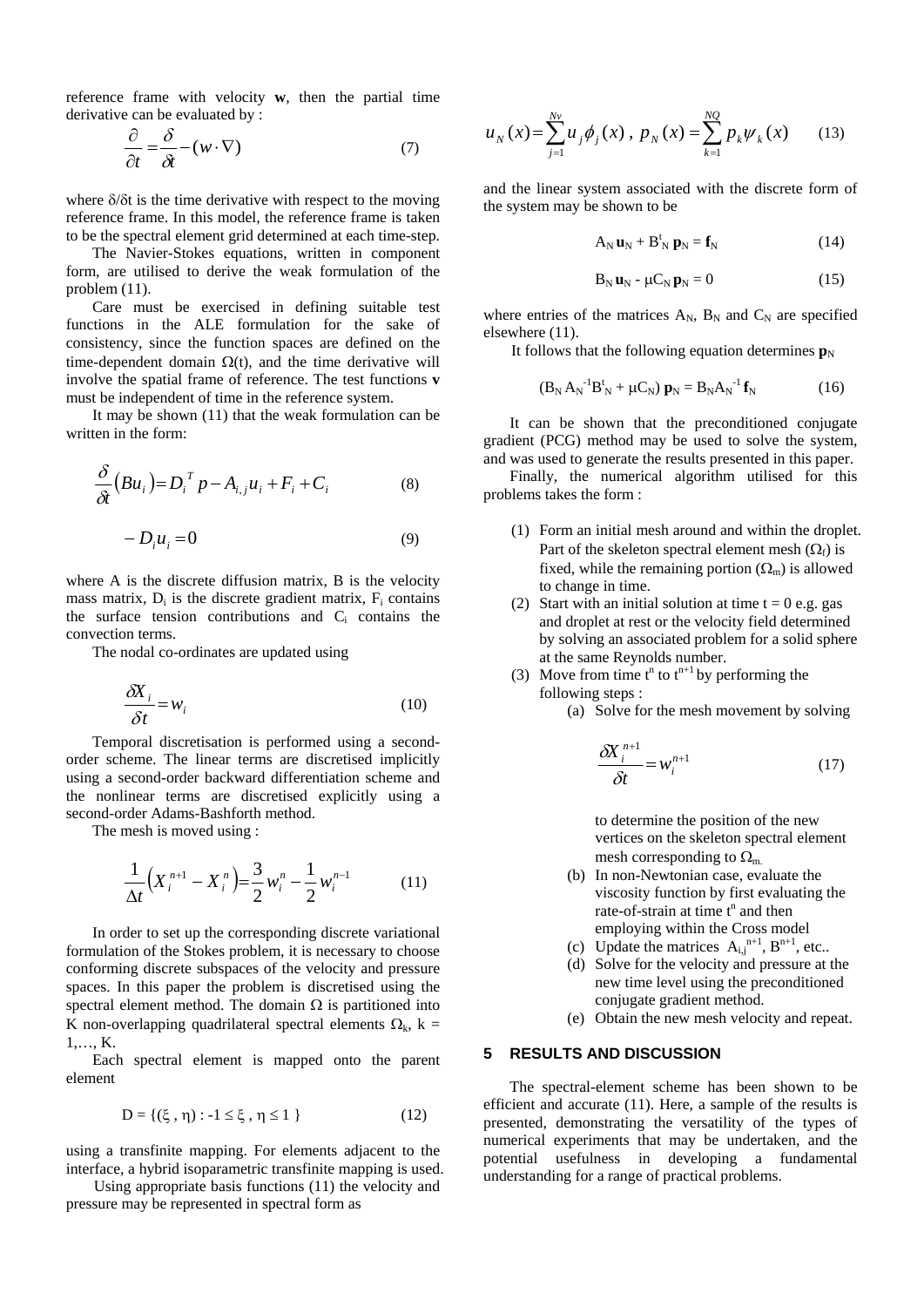Figure 2 shows a typical predicted non-dimensionalised time sequence, showing the boundary deformation, translation and velocity magnitude of a Newtonian droplet. For this benchmark sequence,  $\text{Re} = 1000$ ,  $\text{We} = 15$ ,  $\eta_{d}/\eta_{g} =$ 16,  $\rho_d/\rho_g = 550$ .









Figure 2. Predicted Droplet Deformation, Translation and Velocity Magnitude Contours - Benchmark Newtonian Problem. T = 0.03, 0.15, 0.21, 0.27, 0.33

First, note that the droplet starts accelerating with the flow due to the drag force, and also relatively smoothly starts to deform, reducing its 'waist', whilst elongating in the vertical direction.

Though not shown in these selective global images, the extremities of the deformed droplet in fact reverses its direction of movement relative to the nominal 'centre' of the moving, deforming droplet, i.e. first moves against the flow, before sweeping back to align itself with the flow for the remainder of the time interval.

This may be observed more clearly in Figure 3, where three cases for differing Reynolds and Weber number are presented. Here it is noted that for low Weber number (We  $= 1$ ), the extremities of the droplet first move away from the centre in the upstream direction, before relaxing and seemingly asymptotically approaching a constant deformation in the upstream direction (i.e.  $x_k < 0$ ). This is associated with the increased influence of surface tension at the lower Weber number. By contrast, for higher Weber number (We  $= 15$ ), the droplet extremities again first move in the upstream direction, before reversing and continuing to deform in the downstream direction with time, due to less resistance to change of shape offered by surface tension forces.

For high Weber number and lower Reynolds number, the droplet oscillates during the dominant period of elongation in the downstream direction. The oscillations appear to dampen out for higher Reynolds number as the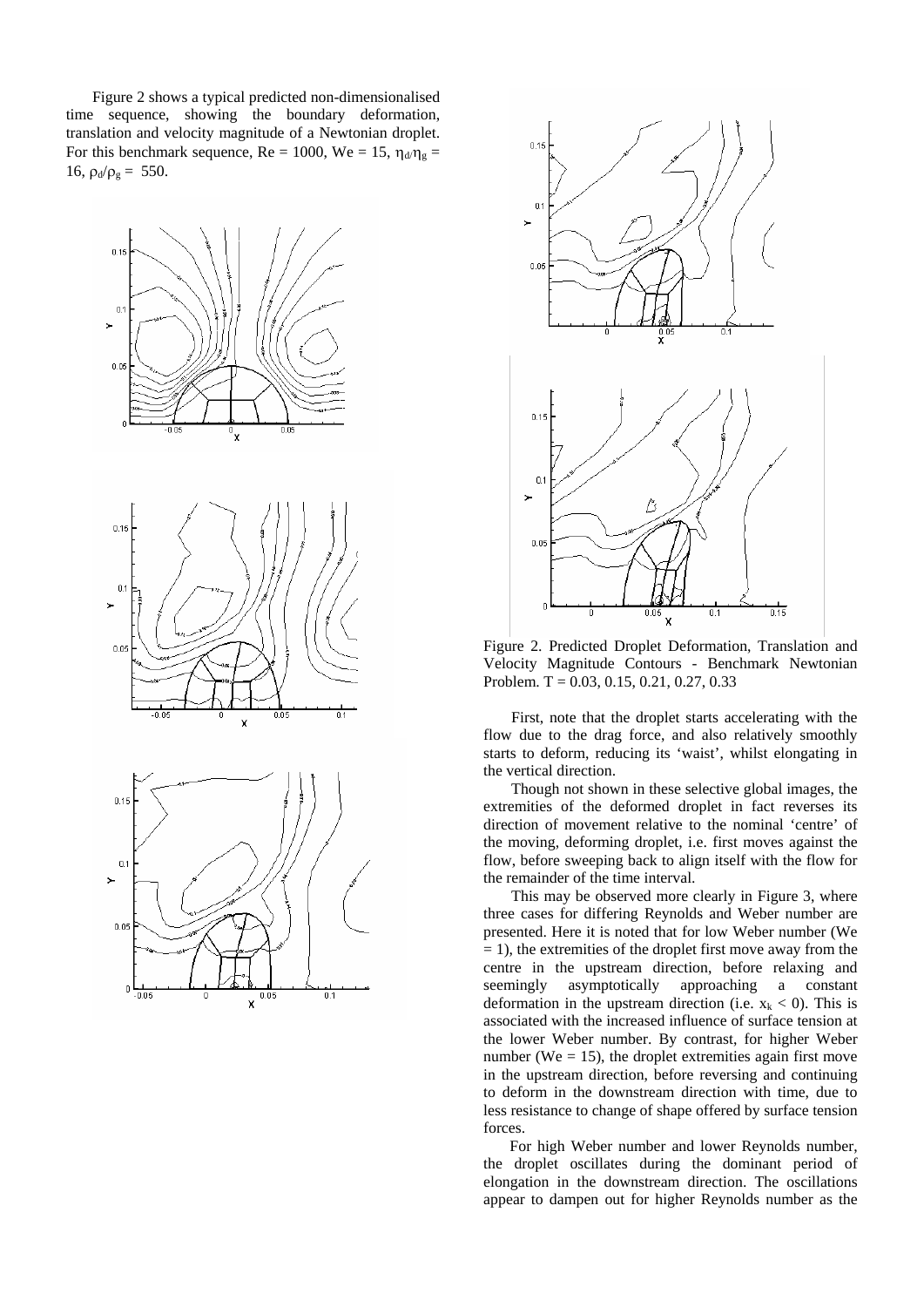deformation process becomes more stable as the influence of inertia dominates over viscous forces.

It is of interest to consider the influence of large changes in fluid viscosity, with the contemporary interest of utilisation of vegetable oil as a fuel for power generation applications. Figure 4 shows the difference in deformation occurring at roughly the same instant in time for the same benchmark problem. All parameters apart from viscosity ratio – which is increased by an order of magnitude – are kept constant. In this case it is clearly visible that minimal boundary deformation has taken place compared with the corresponding time instant for the benchmark case - the final image in Figure 2.



Figure 3. Evolution of the Lateral Displacement of the position of Maximum Axial Deformation relative to the Droplet Origin for 3 Cases :  $\eta_d/\eta_g = 16$ ,  $\rho_d/\rho_g = 550$ , (i) Full Line – We = 15, Re = 1000, (ii) Dash Line – We = 1,  $Re = 1000$ , (iii) Dot-Dash line – We = 15, Re = 100



Figure 4. Droplet Deformation and Velocity Magnitude Contours of a Liquid Droplet in a Flow at 10x the Viscosity Ratio compared with Benchmark Case, all other parameters constant

Finally, consideration is given to the prediction of deformation of the non-Newtonian fluid. In terms of practical relevance, the Cross model fluid parameters have been chosen to represent a nominal sample of blood (12), though it is appreciated that blood requires more sophisticated visco-elastic modelling for more realistic predictions in complex flows (13).

The benchmark case is again considered, but with the four additional parameters required for the Cross model taken from (12) for blood to be : $\eta_0 = 125$  mPa.s,  $\eta_\infty = 5$ mPa.s,  $K = 52.5$  s and  $m = 0.715$ . The degree of shear thinning is represented by the value of m, where m approaching zero tends towards the Newtonian fluid, whilst m approaching 1 indicates the most shear-thinning fluids. Hence, in this model blood is considered to show significant shear thinning characteristics. Atomisation of blood has been known to be influential in homicide legal cases, where differences in blood spray at the scene require differentiating in terms of the atomisation source (e.g. spray due to impact, involuntary oral spray release due releasing blood collecting in bodily air passages, etc..).

Significant variation in deformation topology from the Newtonian case is visible in Figure 5, as the droplet now extends laterally – in the direction of flow - rather than in orthogonal to the flow. These findings require considerable further investigation, which is ongoing.



Figure 5. Droplet Deformation and Contours of Velocity Magnitude for a Blood Droplet represented by the Shearthining Model of Cross (10)

## **6 CONCLUSIONS**

- (1) A new DNS of droplet deformation based on Spectral Element spatial discretisation coupled with an arbitrary Lagrangian Eulerian (ALE) treatment of the free boundary, has facilitated study of a Newtonian and non-Newtonian fluid droplet translating and deforming in a second Newtonian fluid medium.
- (2) The governing Newtonian two-fluid system of equations has been neatly non-dimensionalised to express the problem in terms of four nondimensionalised variables, each of practical relevance, and a 4-parameter non-Newtonian viscosity model has been introduced to further extend the range of fluids for which the model is applicable. Hence, it is possible to undertake parametric numerical experiments for each of the variables independently.